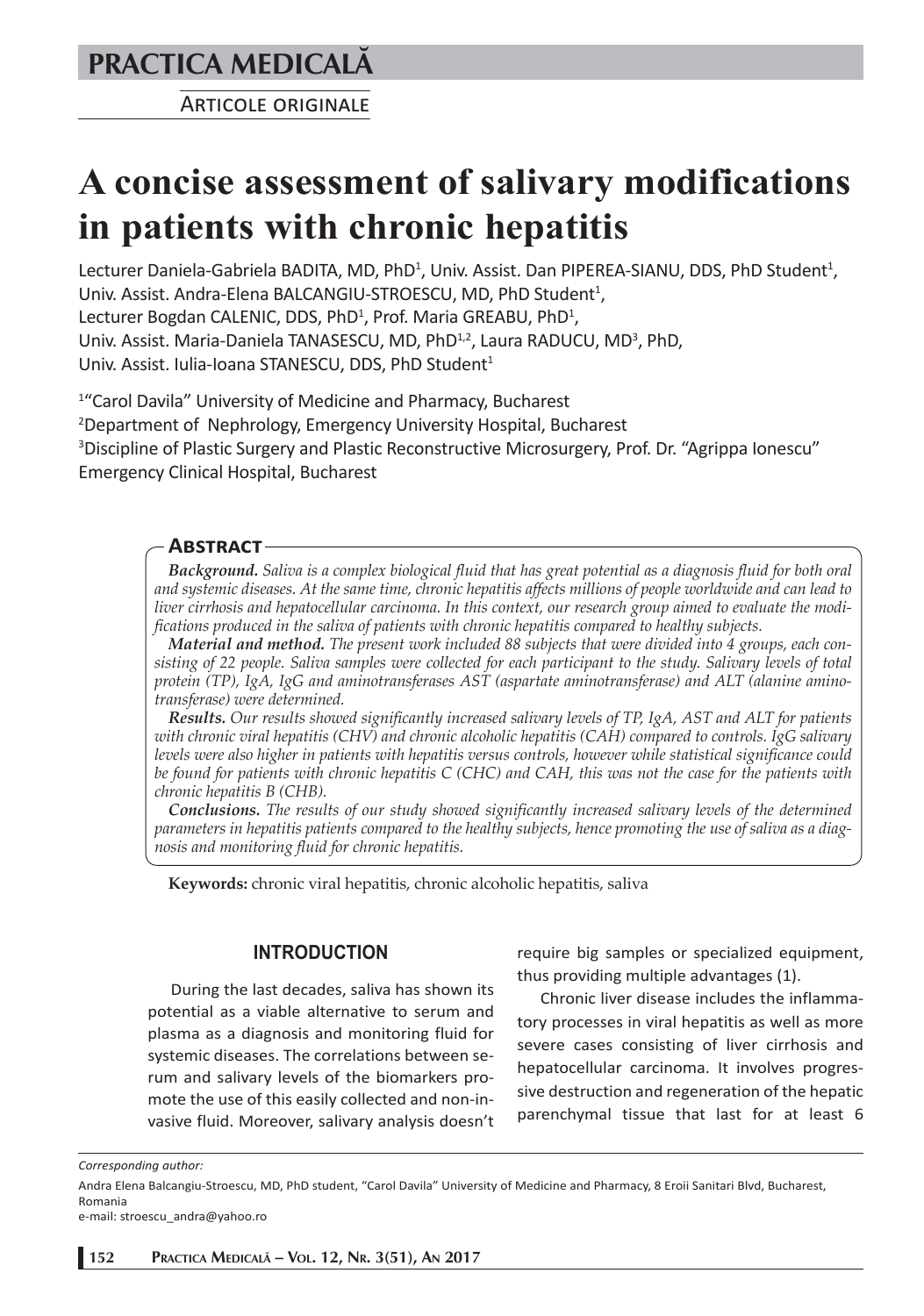months and evolve towards liver fibrosis and hepatic cirrhosis. Over 240 million people worldwide have been diagnosed with chronic hepatitis and every year approximately 600.000 people die because of acute or chronic viral hepatitis B (VHB) or C (VHC) (2).

Apart from viral infection, multiple factors have been incriminated in the development of chronic hepatitis, including medicines and drugs, with genetics and autoimmunity also playing an important role (2,3). At the same time, it has been proven that chronic alcohol consumption leads to major liver impairment, causing steatosis, fibrosis and eventually conducting to liver cirrhosis. Chronic viral hepatitis has a variable clinical presentation, ranging from asymptomatic cases to fatigue, weight loss, anorexia or hepatosplenomegaly. Cutaneous manifestations, diarrhea or arthritis can appear in cases of active chronic viral hepatitis (4,5).

In this context, the main objective of our study was to analyze the alterations produced in salivary composition in patients with chronic hepatitis. Thus, our research group aimed to assess the possibility of using saliva as a diagnosis fluid for hepatitis and as a tool in the differential diagnosis between viral and alcoholic hepatitis.

# **MATERIAL AND METHOD**

### **Patient selection**

Our study included 88 participants, 57 men and 31 women, divided into 4 groups, each group consisting of 22 subjects. Group 1 (the control group) was represented by clinically and biologically healthy subjects with no prior history of hepatitis, 13 men and 9 women. Group 2 (CHB) was formed by 14 men and 8 women with chronic viral hepatitis B (VHB), group 3 (CHC) was represented by 11 men and 11 women with chronic viral hepatitis C (VHC), while group 4 (CAH) included 19 men and 3 men with chronic hepatitis of alcoholic etiology.

Clinical parameters such as age, sex, geographical area, weight and height, as well as information regarding smoking habits and alcohol consumption were noted for all the subjects included.

### **Patient diagnosis**

Clinical and laboratory data were used to assess the hepatitis diagnosis and in some of the cases a liver histopathological examination was necessary. We determined serum anti-VHA IgM,

anti-HBc IgM, AgHbs, AgHBe, anti-Hbe, anti-HBc, Ag-VHD, anti-VHD, anti-VHC, ARN-VHC for all subjects.

The patients with chronic hepatitis with alcoholic etiology included in the fourth group presented a case history of chronic alcohol consumption, negative viral markers, clinical symptomatology and a paraclinical presentation sugestive for liver impairment.

#### **Saliva collection**

Saliva samples were collected between 8.30 and 9.30 in the morning. Each participant to the present research was asked not to eat for at least 12 before sampling. Subjects were required to provide information regarding any medical treatment curently administered and medication other than compulsatory was prohibited in the last 24 hours prior to the collection. In most cases, the medication was administered after the sampling. Dental brushing was allowed to be performed with at least 120 minutes previously to the samples collection, taking into consideration that minor lessions that can appear during brushing can produce exsudate and thus, modifying salivary composition. Flossing as well as other auxilliar methods of dental hygiene were prohibited after brushing. Smoking and physical effort were also not allowed in the morning that the sampling was performed. 15 minutes before collection the participants to the study were asked to rinse their mouth with distilled water and afterwards liquid consumption was forbidden.

Total unstimulated saliva was collected for 10 minutes in sterile, graded tubes that were held on ice. During the sampling the subjects were asked to refrain from talking or swallowing. Saliva samples were centrifuged for 20 minutes at 6.000 rotations/minute.

Total protein (TP), immunoglobulins G (IgG) and A (IgA), as well as aminotransferases AST and ALT were determined for each subject included in our research.

### **Statistical analysis**

Results were expressed as mean ± standard deviation (SD). Student T-test was used to perform statistical differences between the groups. A p-value <0.05 was considered statistically significant. In order to analize the possible correlations between the vaiables we used the COREL test.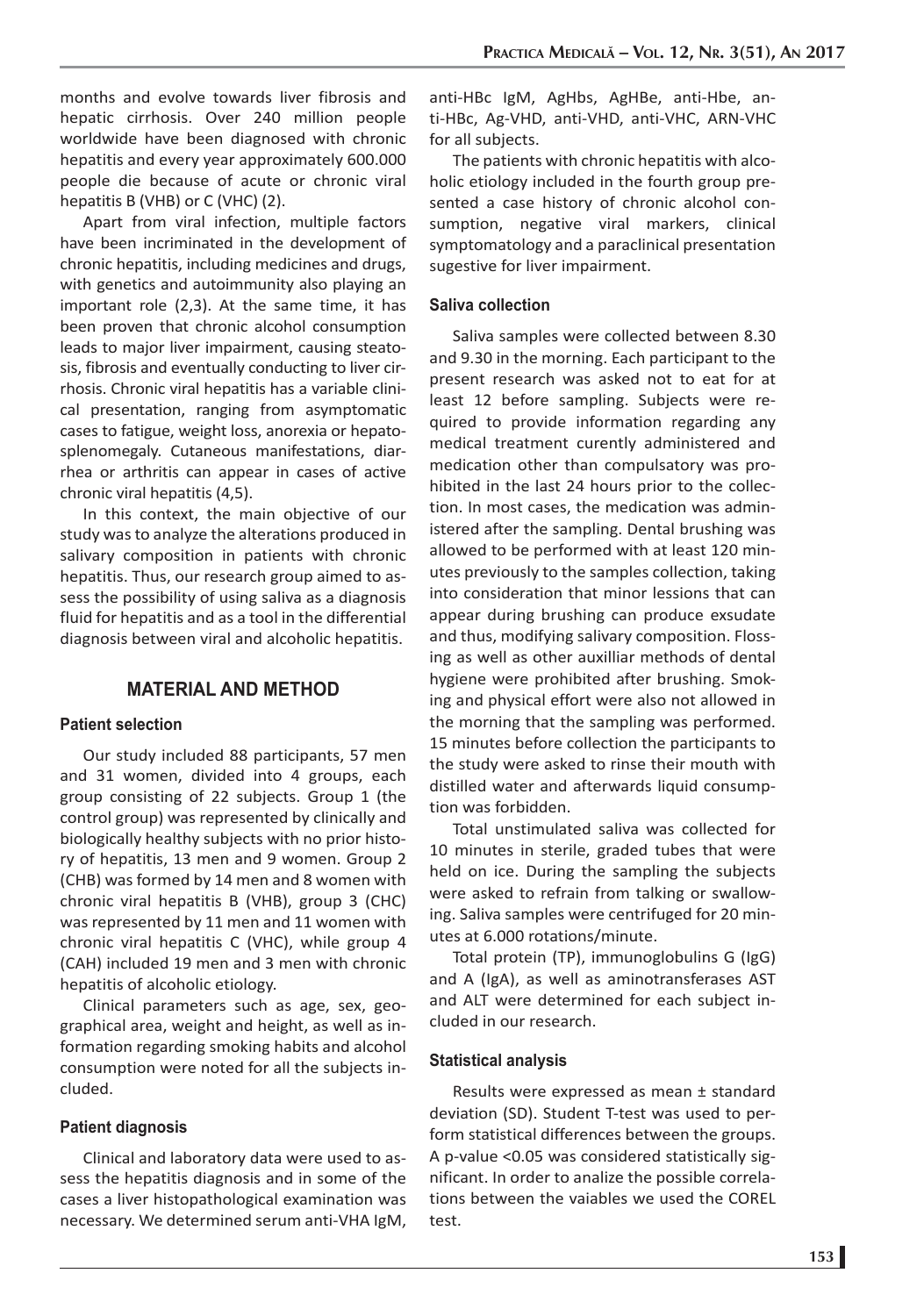# **RESULTS AND DISCUSSIONS**

## **Clinical data**

General clinical data such as age, weight, height and body mass index (BMI) of the patients included in our study are presented in Table 1.

| TABLE 1. Clinical data of the subjects included in the study |  |
|--------------------------------------------------------------|--|
|--------------------------------------------------------------|--|

|                    | Age<br>(years) | Weight<br>(kg) | Height<br>(cm) | BMI<br>(kg/m) |  |  |
|--------------------|----------------|----------------|----------------|---------------|--|--|
| Group 1 -controls  |                |                |                |               |  |  |
| mean               | 37.18          | 73.41          | 172.82         | 21.24         |  |  |
| <b>SD</b>          | 9.08           | 4.87           | 5.28           | 1.21          |  |  |
| <b>Group 2 CHB</b> |                |                |                |               |  |  |
| mean               | 31.50          | 74.64          | 174.71         | 21.36         |  |  |
| <b>SD</b>          | 9.68           | 5.09           | 4.63           | 1.28          |  |  |
| <b>Group 3 CHC</b> |                |                |                |               |  |  |
| mean               | 44.91          | 69.75          | 170.45         | 20.45         |  |  |
| SD                 | 14.88          | 8.63           | 3.91           | 2.43          |  |  |
| Group 4 ACH        |                |                |                |               |  |  |
| mean               | 41.79          | 74.47          | 171.74         | 21.65         |  |  |
| SD                 | 6.72           | 7.37           | 5.58           | 1.66          |  |  |

#### **Salivary levels of total protein, IgG and IgA**

Salivary total protein levels are significantly higher in patients with chronic viral hepatitis compared to the healthy subjects (2.97  $\pm$  0.59 g/l for group 2 and  $2.82 \pm 0.64$  g/l for group 3 *versus* 1.37 ± 0.40 g/l in controls). Although total protein showed increased salivary levels in patients with chronic hepatitis of alcoholic etiology, the results were not statistically significant (Fig. 1).

The predominant immunoglobulin in saliva is IgAs (6). Our results showed significantly increased salivary levels of IgA in patients with chronic hepatitis *versus* controls: 27 ± 7.63 mg/ dl in the CHB group, and  $37.87 \pm 19.74$  mg/dl in the CHC group compared to  $12.10 \pm 4.70$  mg/dl in normal, healthy subjects (Fig. 1).

Total saliva has a complex composition, also containing gingival crevicular fluid and constituents of the dental plaque. Apart from IgA, IgM and IgG can also be found in total saliva. The salivary presence of these antibodies with specificity for infections with VHB and VHC allows the diagnostics of these viral infections (6).

Compared to the controls, the subjects included in the third group had higher salivary levels of IgG (2.38  $\pm$  0.39 mg/dl, respectively 2.93  $\pm$ 0.82 mg/dl, p=0.01). The second group of patients also showed increased salivary levels of IgG versus the healthy subjects (2.65  $\pm$  0.67 mg/ dl), but the results were not statistically significant (p>0.05).

Patients with chronic alcoholic hepatitis had significantly higher concentrations of both IgA and IgG compared to controls with mean salivary levels of  $22.38 \pm 7.09$  mg/dl and  $3.03 \pm 0.64$ mg/dl, respectively (Fig. 1). Similar results regarding IgA levels have been found by Gonzalez-Quintela A et al. However, their study did not reveal such data for IgG salivary concentrations in patients with chronic alcoholic hepatitis (7). Our findings could be explained by the effects that chronic alcohol consumption has on salivary glands and/or on the oral mucosa, with an increased capillary permeability and facilitation of plasmatic immunoglobulin transportation into the saliva.

The IgA/IgG ratio was also significantly higher in chronic hepatitis patients compared to the controls (4.90  $\pm$  2.20 for controls, 10.69  $\pm$  3.51



#### Salivary levels of TP, IgG, IgA and IgA/IgG

*FIGURE 1. Salivary levels of proteins for all subjects*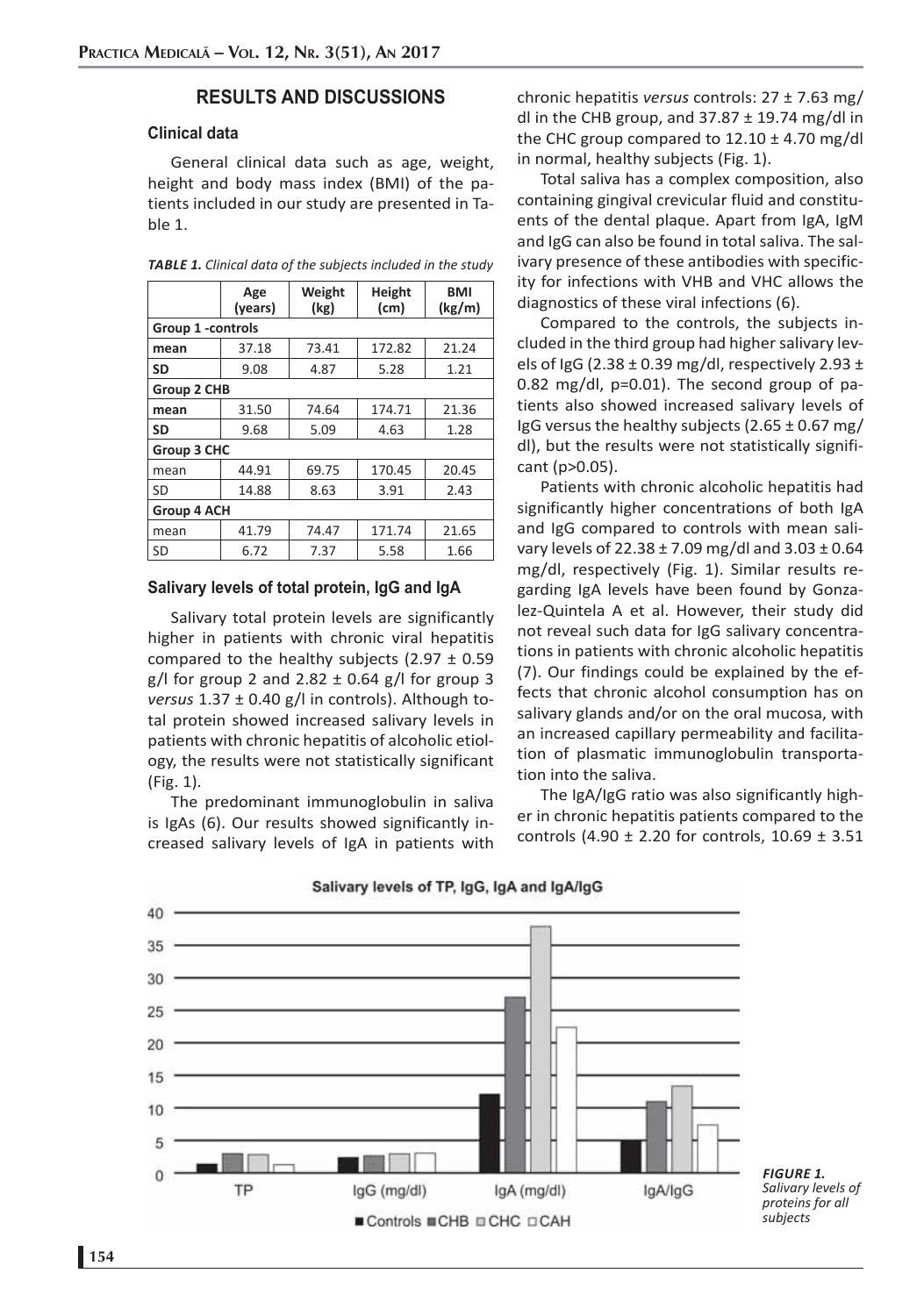for CHB, 13.37 ± 6.89 for CHC and 7.38 ± 2.49 for CAH), because although both immunoglobulins had increased concentrations, the difference was more important for IgA (Fig. 1).

## **Salivary levels of AST and ALT**

Both aminotransferases have a normal serum concentration of 8-40 U/l and their increased levels for more than 6 months allow the diagnosis of a chronic disorder. Most commonly, their increase suggests liver impairment because of the high quantities of the enzymes in the hepatocytes. However, in some cases increased levels of aminotransferases are due to medicines used to treat tuberculosis, celiac disease, thyroid ailments, muscular or myocardial afflictions, mononucleosis and different types of acute viral fever or after alcohol consumption (8,9,10). While ALT is considered to have an exclusive hepatic origin, being found in the hepatocytes, AST comes mostly from the liver, but from muscles and myocardia as well. It has been observed that in most disorders with increased levels of transaminases, ALT has higher concentrations compared to AST, excepting liver impairment of alcoholic etiology, where AST presents higher levels, sometimes even 2-3 times more than ALT (8).

Our study exhibited increased salivary levels for both AST and ALT in all patients with chronic

**Salivary AST levels** 

hepatitis compared to the healthy subjects, a high statistical significant being found for all three groups (p<0.01). The results for the control group revealed mean salivary AST concentrations of  $24.14 \pm 8.39$  U/I for the control group, 69.57  $\pm$  36.74 U/I for the CHB group, 67.32  $\pm$ 24.58 U/l for the CHC patients and 74.37 ± 47.38 U/l for the ACH patients, respectively (Fig. 2).

At the same time, ALT salivary concentrations were 11.86  $\pm$  3.17 U/I for the controls, 98.64 ± 55.67 U/l for the CHB patients, 100.00 ± 50.90 U/l in the CHC group and 80.42 ± 45.53 U/l in CAH patients (Fig. 3).

AST and ALT increased plasmatic levels are considered valuable biomarkers for liver impairment and cellular necrosis (11). The significantly increased salivary concentrations for these enzymes in patients with chronic hepatitis promote the use of salivary AST and ALT levels as potential screening and monitoring tests for liver disorders. On the other hand, there are studies that displayed similar results for different diseases such as diabetes mellitus (12) or periodontal disease (13).

AST/ALT plasmatic ratio is also used to diagnose acute or chronic liver disease, in most cases having a value equal or smaller than 1. This rate is particularly seen in patients with chronic viral hepatitis, while a ratio bigger than 2 is more commonly met in chronic alcoholic hepa-



*FIGURE 2. Salivary AST levels in all subjects*

*FIGURE 3. Salivary ALT levels for all*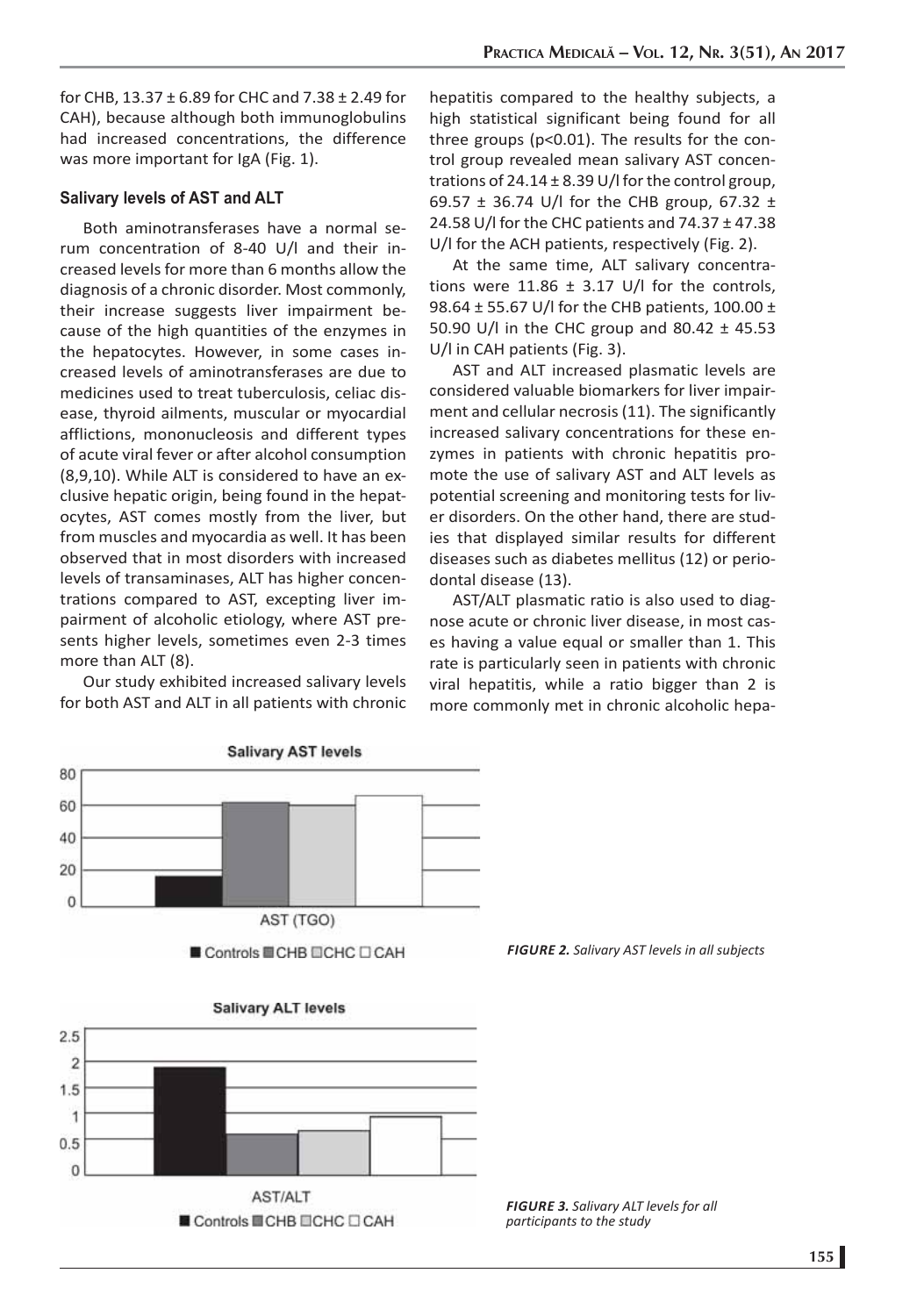

titis. Sorbi D et al. have found that patients with non-alcoholic steatohepatitis have a AST/ALT ratio of less than 1 (mean of 0.9), while in patients with CAH the ratio is >2 (mean of 2.6) (14). This is explained by the more important increase in AST concentration when the liver impairment is caused by alcohol consumption. Therefore, in cases of hepatitis where salivary leveles of aminotransferases are increased, the AST/ALT ratio can be used to assess the etiology.

Our study showed that healthy subjects had a AST/ALT ratio of 2.12  $\pm$  0.70, while in patients with viral chronic hepatitis the ratio was under 1: 0.81 ± 0.43 for group 2 and 0.86 ± 0.56 for group 3. Group 4 had a AST/ALT ratio of  $1.15 \pm 1$ 0.75. Thus, all patients with hepatitis had significantly lower ratio compared to the controls (p<0.01) (Fig. 4).

*FIGURE 4***.** *Salivary AST/ALT ratio in patients with chronic hepatitis compared to the control group*

## **CONCLUSIONS**

The results of the present study reflect significant changes in salivary levels of the parameters we determined between patients with chronic hepatitis and healthy subjects, thus promoting the use of this remarkable fluid to monitor and evaluate disease activity and etiology. However, further research is needed in order to use saliva as an exclusive tool for the diagnosis of these pathologies.

#### **Acknowledgements**

All authors contributed equally to the present work.

#### **REFERENCES**

- **1. Martí-Álamo S., Mancheño-Franch A., Marzal-Gamarra C. et al.** Saliva as a diagnostic fluid. Literature review. *J. Clin. Exp. Dent.* 2012; 4(4): e237-e243.
- **2. Ott J.J., Stevens G.A., Groeger J. et al.**  Global epidemiology of hepatitis B virus infection: new estimates of age-specific HBsAg seroprevalence and endemicity. *Vaccine,* 2012; 30(12): 2212-2219.
- **3. Hammer G.D., McPhee S.J.**  Pathophysiology of Disease 7th Edition. 2014: p. 544-553.
- **4. Barrio E., Tome S., Rodriguez I. et al.** Liver disease in heavy drinkers with and without alcohol withdrawal syndrome.

Alcohol. *Clin. Exp. Res.* 2004; 28(1): 131-136.

- **5. Tengan F.M., Levy-Neto M., Miziara I.D. et al.** Extrahepatic manifestations of chronic hepatitis C infection: a consecutive study in Brazilian patients. *Braz. J. Infect. Dis.* 2017; 21(2): 203-204.
- **6. Corstjens P.L., Abrams W.R., Malamud D.** Detecting viruses by using salivary diagnostics.*J. Am. Dent. Assoc.* 2012; 143: 12S-18S.
- **7. Gonzalez-Quintela A., Alende R., Gude F. et al.** Serum levels of immunoglobulins (IgG, IgA, IgM) in a general adult population and their relationship with alcohol

consumption, smoking and common metabolic abnormalities. *Clin. Exp. Immunol.* 2008; 151(1): 42-50.

- 8. Oh R.C., Hustead T.R. Causes and evaluation of mildly elevated liver transaminase levels. *Am. Fam. Physician.*  2011; 84(9): 1003-1008.
- **9. Castillo N.E., Vanga R.R., Theethira T.G. et al.** Prevalence of abnormal liver function tests in celiac disease and the effect of a gluten-free diet in the US population. *Am. J.Gastroenterol.* 2015; 110(8): 1216.
- **10. Pavletic A.J., Wright M.E.** Exerciseinduced elevation of liver enzymes in a healthy female research volunteer. Psychosomatics, 2015; 56(5), 604-606.